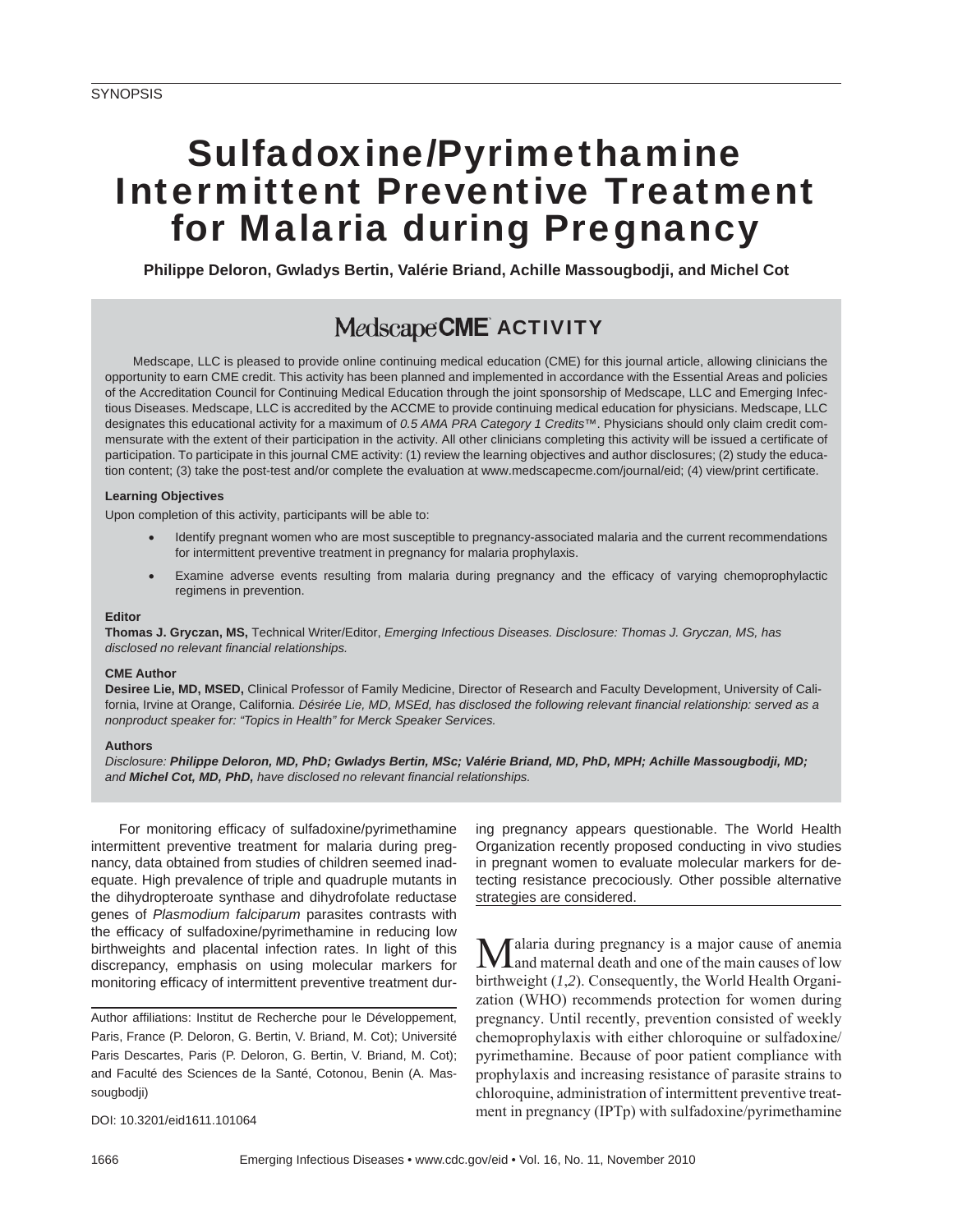is now recommended for all pregnant women living in areas with stable malaria transmission (*3*). Sulfadoxine/ pyrimethamine is given during antenatal visits at curative doses (1,500 mg sulfadoxine and 75 mg pyrimethamine; i.e.,  $3 \times$  the prophylactic dosage previously used) at least twice during pregnancy, once at the second trimester and once at least 1 month after the first treatment.

IPTp with sulfadoxine/pyrimethamine has proven effi cacious in reducing the incidence of pregnancy-associated malaria (*4,5*) and is currently part of the national malaria prevention program in most countries in Africa. However, resistance to sulfadoxine/pyrimethamine is increasing in Africa (*6,7*). In many countries, sulfadoxine/pyrimethamine now demonstrates inadequate therapeutic efficacy in children <5 years of age (*8–10*) and is no longer the drug of choice for treatment, having been replaced by artemisinin combination therapy, according to WHO guidelines. Thus, this drug will soon be compromised, and an urgent need exists to assess alternative drug regimens for IPTp.

#### **Monitoring Drug Effi cacy during IPTp with Sulfadoxine/Pyrimethamine**

WHO has recently stressed the inadequacy of sulfadoxine/pyrimethamine efficacy data obtained from studies of children <5 years of age with symptomatic malaria as a reliable indicator for pregnant women (*11*). Antimalarial immunity and pregnancy-specific differences in pharmacokinetics explain that in vivo data obtained for these children cannot be extrapolated to adult women (*12,13*). Therapeutic efficacy of sulfadoxine/pyrimethamine in children with clinical *Plasmodium falciparum* malaria largely underestimates its efficacy during IPTp because sulfadoxine/pyrimethamine efficacy in pregnant women may likely depend on their previous immunity. Furthermore, primigravidae, who are the most vulnerable to the effects of pregnancy-associated malaria, are also the least protected among pregnant women who are given sulfadoxine/pyrimethamine in areas where resistance is increasing (*13*).

In Tanzania, 28 days after treatment with sulfadoxine/ pyrimethamine, the rate of treatment failure was 16% in pregnant women and  $80\%$  in children  $\leq$  years of age 2 years earlier (*14*). A recent systematic review indicated that 2 doses of IPTp with sulfadoxine/pyrimethamine retained activity to reduce placental malaria and low birthweight in areas with 19%–26% in vivo resistance in children (*5*). Also, the proportional reduction of peripheral parasitemia at delivery compared with that at enrollment with 2 doses of IPTp with sulfadoxine/pyrimethamine remained  $>60\%$ , even at in vivo resistance rates  $\leq$ 39%. In southern Benin, where the in vivo resistance rate to sulfadoxine/pyrimethamine reached 72% in children <5 years of age at day 28 (*9*), IPTp with sulfadoxine/pyrimethamine was still able to reduce the rate of low birthweight by 40% and the

proportion of placental infection by 75% compared with the efficacy of chloroquine prophylaxis administered the previous year (*15*). However, a recent study in an area of high drug resistance in Tanzania demonstrated no clinical benefit of IPTp with sulfadoxine/pyrimethamine, in addition to a worse outcome (*16*).

An additional rationale for not extrapolating sulfadoxine/pyrimethamine efficacy data obtained in studies of young children to the efficacy of IPTp is that the primary outcome of interest differs. In children, the main outcome of the in vivo test is parasite clearance. Although parasite clearance is always highly desirable, the main rationale for administering IPTp is to avoid birthweight reduction as a consequence of massive placenta infection. How IPTp achieves such results is unknown. However, parasite clearance may not be required. A high reduction in parasite load in blood is likely to be paralleled in the placenta and may restore transplacental exchanges.

Overall, these findings have led the WHO technical report group to recommend that the protective efficacy of sulfadoxine/pyrimethamine be evaluated in asymptomatic pregnant women instead of in children, in parallel with constant monitoring of the effectiveness of IPTp with sulfadoxine/pyrimethamine at sentinel sites. Another priority identified by the WHO technical group is urgent evaluation of the prevalence of molecular markers associated with drug resistance as a surrogate to the protective efficacy of IPTp (*11*).

#### **Usefulness of Molecular Methods**

The WHO technical report group recommended genotyping of *Plasmodium* spp. dihydrofolate reductase (*dhfr*) and dihydropteroate synthase (*dhps*) genes, a method commonly used in molecular epidemiology, to monitor the protective efficacy of sulfadoxine/pyrimethamine. Numerous molecular epidemiologic studies showed that resistance to pyrimethamine is associated with the acquisition of mutations in *dhfr*; the most common mutations related to pyrimethamine resistance are Ser108Asn, Asn51Ile, Cys59Arg, and Ile164Leu (*17,18*). Similarly, resistance to sulfadoxine is associated with 3 mutations in *dhps*: Ala437Gly, Ser436Phe, and Lys540Glu (*19,20*). Each mutation leads to a decrease in sensitivity to pyrimethamine (*dhfr* gene) and sulfadoxine (*dhps* gene).

Molecular markers are useful for tracking the emergence and spread of drug resistance where resistance is low or moderate. However, even for markers with virtually absolute correlations between genotype and in vitro phenotype (such as those for sulfadoxine/pyrimethamine), other factors (including acquired immunity and pharmacokinetic parameters) contribute to clearance of drug-resistant parasites, thus explaining the poor correlation with in vivo efficacy.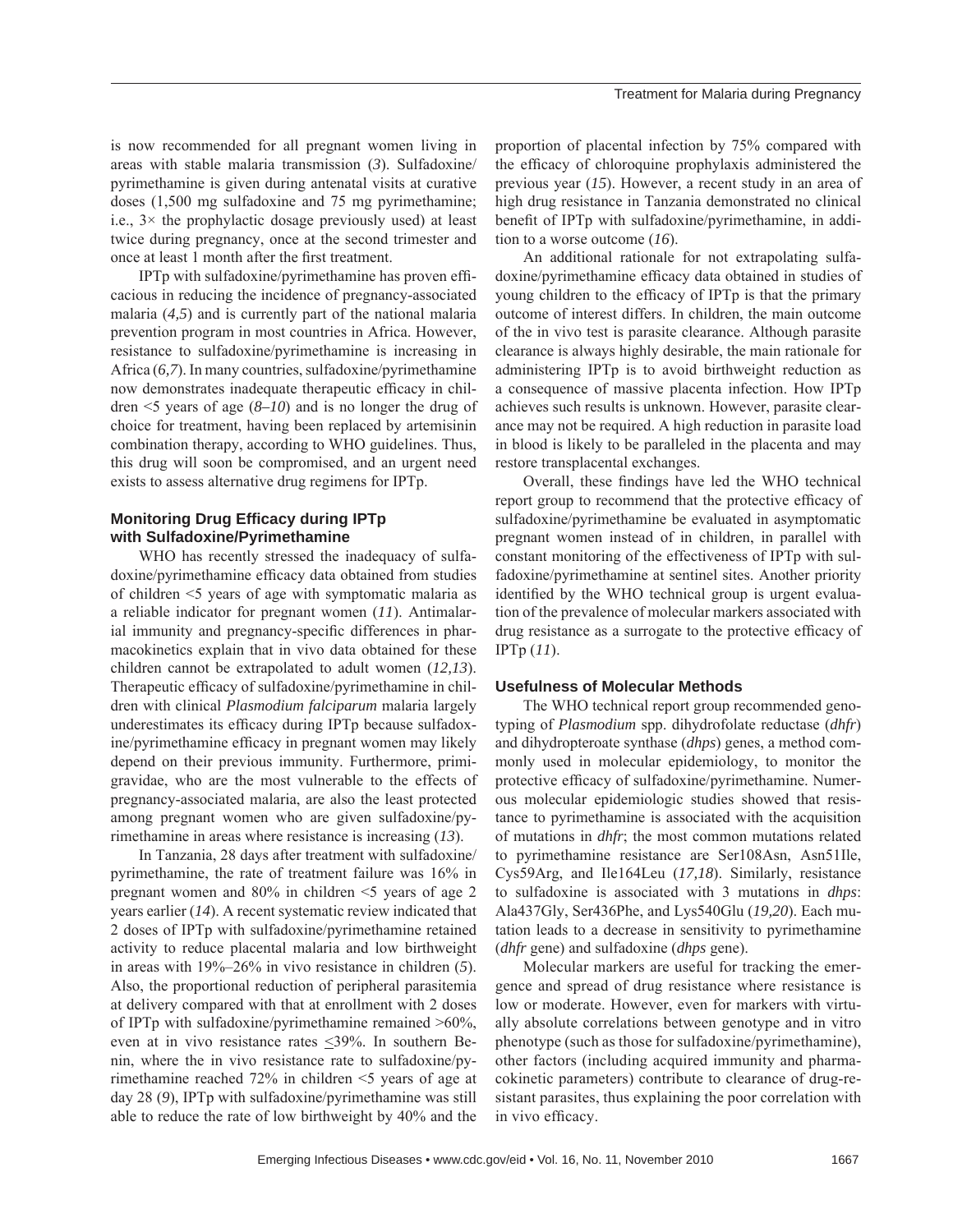#### **SYNOPSIS**

Djimdé et al. proposed a model accounting for immunity by controlling for age to predict treatment failure rates (*21*). In this model, the genotype-failure index (ratio of prevalence of resistant genotypes to rate of treatment failure in a population) was proposed for mapping resistance by using molecular methods. However, the genotype-failure index model is of particular interest where resistance is still low to moderate (*22*). Conversely, the predictive value of the model is limited when the prevalence of the marker is  $>80\%$ , approaching fixation in the population (23), defined by a mutation being present without drug pressure and recovered in subsequent parasite generations. Unfortunately, such a situation is now encountered for sulfadoxine/ pyrimethamine resistance markers in most countries in Africa where the prevalence of *dhfr*/*dhps* quadruple mutants is 50% (*24,25*) to 90% (*26,27*).

Only a few studies have investigated molecular markers of drug resistance in the context of pregnant women (*28–31*). The prevalence of sulfadoxine/pyrimethamine– resistant mutant parasites in pregnant women does not seem to differ greatly from the prevalence observed in the overall population. IPTp administration may induce an increase in this prevalence during pregnancy, but this increase seems limited and is not constantly observed (*28–31*). However, recent reports demonstrate that further drug pressure from sulfadoxine/pyrimethamine in an area of high resistance may select for a new triple mutant allele of the *dhps* gene that carries an additional mutation at codon 581 (*10*).

#### **Methods for Monitoring Drug Efficacy**

In addition to genotyping of *Plasmodium* spp. *dhfr* and *dhps* genes, traditional methods to survey drug efficacy include in vivo and in vitro tests. The in vivo test consists of administering a curative regimen of an antimalarial drug to an infected person and following the evolution of clinical symptoms and parasite density over a few weeks. When the drug is effective, clinical signs and parasitemia levels rapidly decrease then clear, without reappearing thereafter, which is the so-called adequate clinical and parasitologic response (32). According to drug efficacy, parasite density only decreases or disappears but eventually reappears. To monitor drug sensitivity, children  $\leq$  years of age are the study population recommended by WHO. However, in our context, the population of choice should be pregnant women, which is consistent with the inadequacy of performing studies in children, as discussed previously.

The current policy of giving IPTp to all pregnant women generates numerous difficulties in identifying infected pregnant women and interpreting results of the tests. The prevalence of *P. falciparum* infection in pregnant women receiving IPTp is low (3% in the trial in Benin) (*33*), whereas it may reach 15%–35% in the absence of IPTp (*34–36*). However, one may take the opportunity to enroll women at

the first antenatal care visit, when pregnancy is diagnosed, and IPTp administration has not yet started. Such a low prevalence rate will complicate identification of *P. falciparum*–infected pregnant women and will compromise enrollment of a sufficiently large number of women because this prevalence may require screening several hundred pregnant women. Conversely, treatment with sulfadoxine/ pyrimethamine for a woman who has recently received (or will soon receive) a regimen of sulfadoxine/pyrimethamine as part of IPTp may increase the risk for drug hepato-toxicity and severe cutaneous side effects (*37*). In addition, such treatment with a drug that is likely to be ineffective (because parasites have persisted after IPTp with the same drug) obviously constitutes an ethical problem.

The in vitro drug assay involves culturing parasites in the presence of increasing concentrations of antimalarial drugs (in this case sulfadoxine/pyrimethamine) and determining the drug concentration that inhibits parasite maturation. For monitoring IPTp efficacy, in vitro tests are problematic because pregnant women are involved and because of the antifolate nature of the sulfadoxine/pyrimethamine. If all pregnant women are receiving IPTp with sulfadoxine/ pyrimethamine, the same limitations for enrolling infected women apply, and any *P. falciparum* parasites encountered in pregnant women are likely to be resistant to sulfadoxine/ pyrimethamine. Moreover, given the long half-life of sulfadoxine/pyrimethamine, many women will have residual concentrations of the drug in their blood, which may interfere with drug activity measurement. In addition, in vitro assays for sulfadoxine/pyrimethamine pose a technical challenge because they require a modified culture medium and are only partially successful compared with assays for other drugs (*38*).

#### **What Alternatives Can Be Proposed?**

Obviously, no traditional approach is satisfactory for IPTp monitoring and one must search for alternatives. One of these alternatives may be administration of each IPTp dose to achieve a simplified in vivo efficacy test. Because each woman is given a curative dose of sulfadoxine/pyrimethamine, it should be easy to obtain a blood smear at each drug administration and to check whether parasites are cleared. The 2 curative doses of sulfadoxine/pyrimethamine are given ≈1 month apart, which corresponds to the usual follow-up period of such drug efficacy tests. A blood smear may be replaced by rapid diagnostic test or by filter paper blood spot for subsequent PCR detection of parasites. Blood spots will also enable distinguishing true therapeutic failures from reinfections by comparing the banding patterns of PCR amplicons of variable loci (such as genes for merozoite surface protein 1, merozoite surface protein 2, and glutamate-rich protein), before and after sulfadoxine/ pyrimethamine administration. As mentioned earlier, the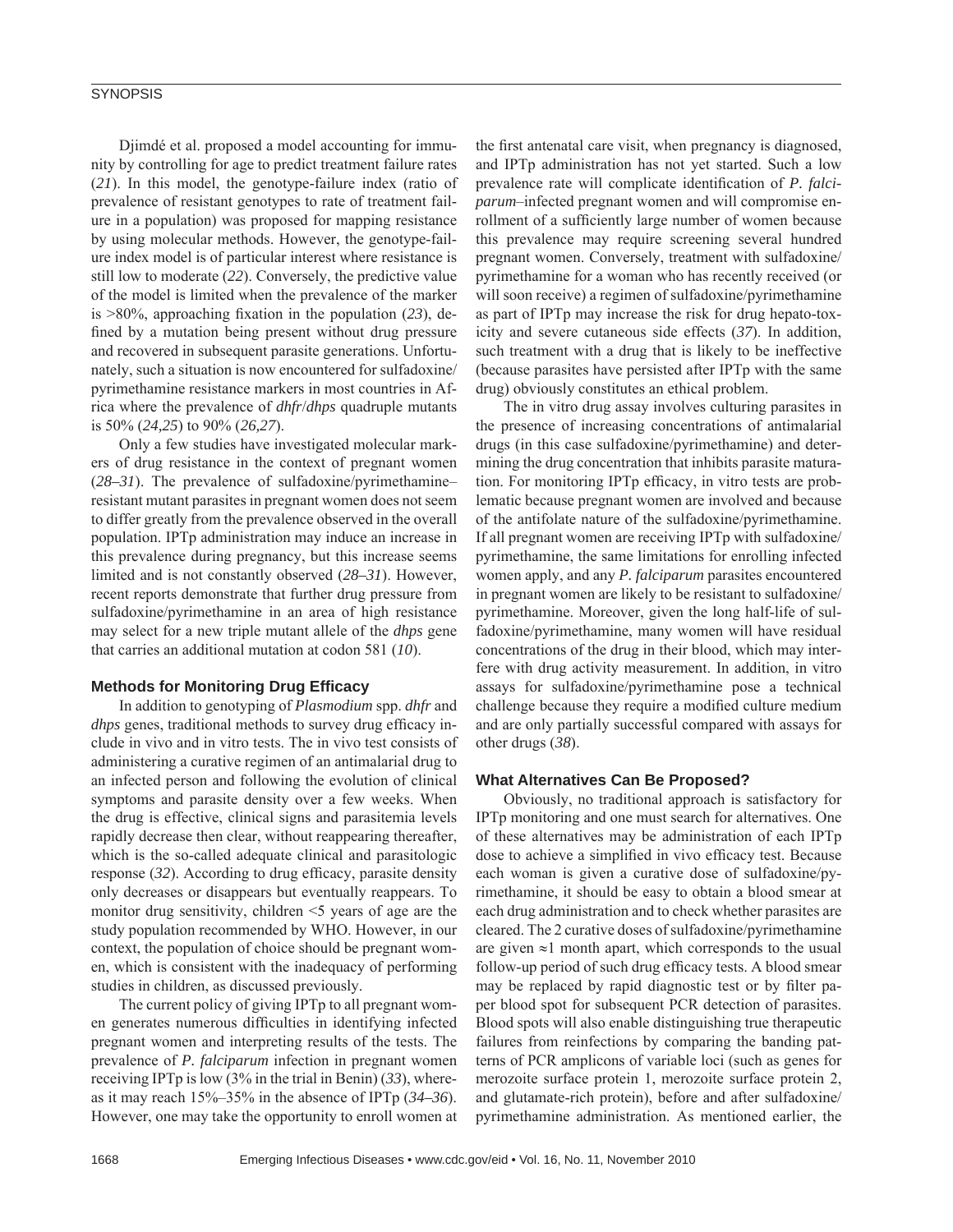expected low prevalence of *P. falciparum* infection in this population of women receiving IPTp will explain that a high number of women under survey are likely to be required to generate useful data for public health applications.

An alternative approach involves systematic detection of placental infection at delivery by using blood smear, rapid diagnostic test, or PCR with placental blood. This method is easy to perform and would enable monitoring IPTp efficacy over several years in all centers able to diagnose malaria in an entire country. The advantage is that placental infection is a good proxy of birthweight, the major outcome in terms of public health (*39,40*). This approach will enable a pragmatic measure of IPTp with sulfadoxine/pyrimethamine efficacy and account for the quality of its application. Conversely, placental infection prevalence may change with time because of changes in sulfadoxine/ pyrimethamine efficacy (likely to decrease) and quality of IPTp implementation (likely to increase). If the 2 variables evolve simultaneously, the resulting indicator may remain unchanged. Such an approach would also provide baseline data to assess efficacy of all preventive measures against pregnancy-associated malaria, including IPTp and use of insecticide-impregnated bed nets, and will enable assessment of these effects in a specific population. In practice, because these approaches complement each another by monitoring IPTp efficacy at different times during pregnancy, the association of these 2 approaches should be worthwhile.

This study was supported by the Institut de Recherche pour le Développement.

Dr Deloron is head of the Mère et Enfant Face aux Infections Tropicales Unité de Recherche, Institut de Recherche pour le Développement, and Paris Descartes University. His research interest is development of a vaccine against pregnancy-associated malaria.

#### **References**

- 1. Cot M, Deloron P. Malaria prevention strategies. Br Med Bull. 2003;67:137–48. DOI: 10.1093/bmb/ldg003
- 2. Desai M, ter Kuile FO, Nosten F, McGready R, Asamoa K, Brabin B, et al. Epidemiology and burden of malaria in pregnancy. Lancet Infect Dis. 2007;7:93–104. DOI: 10.1016/S1473-3099(07)70021-X
- 3. World Health Organization. WHO Expert Committee on Malaria. Twentieth report. World Health Organ Tech Rep Ser. 2000;892:1–74.
- 4. Shulman CE, Dorman EK, Cutts F, Kawuondo K, Bulmer JN, Peshu N, et al. Intermittent sulphadoxine-pyrimethamine to prevent severe anaemia secondary to malaria in pregnancy: a randomised placebo-controlled trial. Lancet. 1999;353:632–6. DOI: 10.1016/ S0140-6736(98)07318-8
- 5. ter Kuile FO, van Eijk AM, Filler SJ. Effect of sulfadoxine-pyrimethamine resistance on the efficacy of intermittent preventive therapy for malaria control during pregnancy: a systematic review. JAMA. 2007;297:2603–16. DOI: 10.1001/jama.297.23.2603
- 6. East African Network for Monitoring Antimalarial Treatment (EAN-MAT). The efficacy of antimalarial monotherapies, sulphadoxinepyrimethamine and amodiaquine in East Africa: implications for sub-regional policy. Trop Med Int Health. 2003;8:860–7. DOI: 10.1046/j.1360-2276.2003.01114.x
- 7. World Health Organization. Susceptibility of *Plasmodium falciparum* to antimalarial drugs: report on global monitoring: 1996–2004. Geneva: The Organization; 2005. WHO/HTM/MAL/2005.1103.
- 8. Aubouy A, Jafari S, Huart V, Migot-Nabias F, Mayombo J, Durand R, et al. *Dhfr* and *dhps* genotypes of *Plasmodium falciparum* isolates from Gabon correlate with in vitro activity of pyrimethamine and cycloguanil, but not with sulfadoxine-pyrimethamine treatment efficacy. J Antimicrob Chemother. 2003;52:43–9. DOI: 10.1093/jac/dkg294
- 9. Faucher JF, Aubouy A, Adeothy A, Doritchamou J, Cottrell G, Gourmel B, et al. Comparison of sulfadoxine-pyrimethamine, unsupervised artemether-lumefantrine, and unsupervised artesunateamodiaquine fixed-dose formulation for uncomplicated *Plasmodium falciparum* malaria in Benin: a randomized effectiveness noninferiority trial. J Infect Dis. 2009;200:57–65. DOI: 10.1086/599378
- 10. Gesase S, Gosling RD, Hashim R, Ord R, Naidoo I, Madebe R, et al. High resistance of *Plasmodium falciparum* to sulphadoxine/pyrimethamine in northern Tanzania and the emergence of dhps resistance mutation at codon 581. PLoS ONE. 2009;4:e4569. DOI: 10.1371/journal.pone.0004569
- 11. World Health Organization. Report of the technical expert group meeting on intermittent preventive treatment in pregnancy (IPTp). Geneva, 2007 July 11–13. Geneva: The Organization; 2008.
- 12. Kalanda GC, Hill J, Verhoeff FH, Brabin BJ. Comparative efficacy of chloroquine and sulphadoxine–pyrimethamine in pregnant women and children: a meta-analysis. Trop Med Int Health. 2006;11:569– 77. DOI: 10.1111/j.1365-3156.2006.01608.x
- 13. Tagbor H, Bruce J, Ord R, Randall A, Browne E, Greenwood B, et al. Comparison of the therapeutic efficacy of chloroquine and sulphadoxine-pyrimethamine in children and pregnant women. Trop Med Int Health. 2007;12:1288–97. DOI: 10.1111/j.1365-3156 .2007.01927.x
- 14. Mutabingwa TK, Muze K, Ord R, Briceño M, Greenwood BM, Drakeley C, et al. Randomized trial of artesunate + amodiaquine, sulfadoxine-pyrimethamine + amodiaquine, chlorproguanal-dapsone and SP for malaria in pregnancy in Tanzania. PLoS ONE. 2009;4:e5138. DOI: 10.1371/journal.pone.0005138
- 15. Briand V, Denoeud L, Massougbodji A, Cot M. Efficacy of intermittent preventive treatment versus chloroquine prophylaxis to prevent malaria during pregnancy in Benin. J Infect Dis. 2008;198:594–601. DOI: 10.1086/590114
- 16. Harrington WE, Mutabingwa TK, Muehlenbachs A, Sorensen B, Bolla MC, Fried M, et al. Competitive facilitation of drug-resistant *Plasmodium falciparum* malaria parasites in pregnant women who receive preventive treatment. Proc Natl Acad Sci U S A. 2009;106:9027–32. DOI: 10.1073/pnas.0901415106
- 17. Basco LK, Eldin de Pécoulas P, Wilson CM, Le Bras J, Mazabraud A. Point mutations in the dihydrofolate reductase–thymidylate synthase gene and pyrimethamine and cycloguanil resistance in *Plasmodium falciparum.* Mol Biochem Parasitol. 1995;69:135–8. DOI: 10.1016/0166-6851(94)00207-4
- 18. Curtis J, Duraisingh MT, Trigg JK, Mbwana H, Warhurst DC, Curtis CF. Direct evidence that asparagine at position 108 of the *Plasmodium falciparum* dihydrofolate reductase is involved in resistance to antifolate drugs in Tanzania. Trans R Soc Trop Med Hyg. 1996;90:678–80. DOI: 10.1016/S0035-9203(96)90432-0
- 19. Brooks DR, Wang P, Read M, Watkins WM, Sims PF, Hyde JE. Sequence variation of the hydroxymethyldihydropterin pyrophosphokinase: dihydropteroate synthase gene in lines of the human malaria parasite, *Plasmodium falciparum*, with differing resistance to sulfadoxine. Eur J Biochem. 1994;224:397–405. DOI: 10.1111/j.1432- 1033.1994.00397.x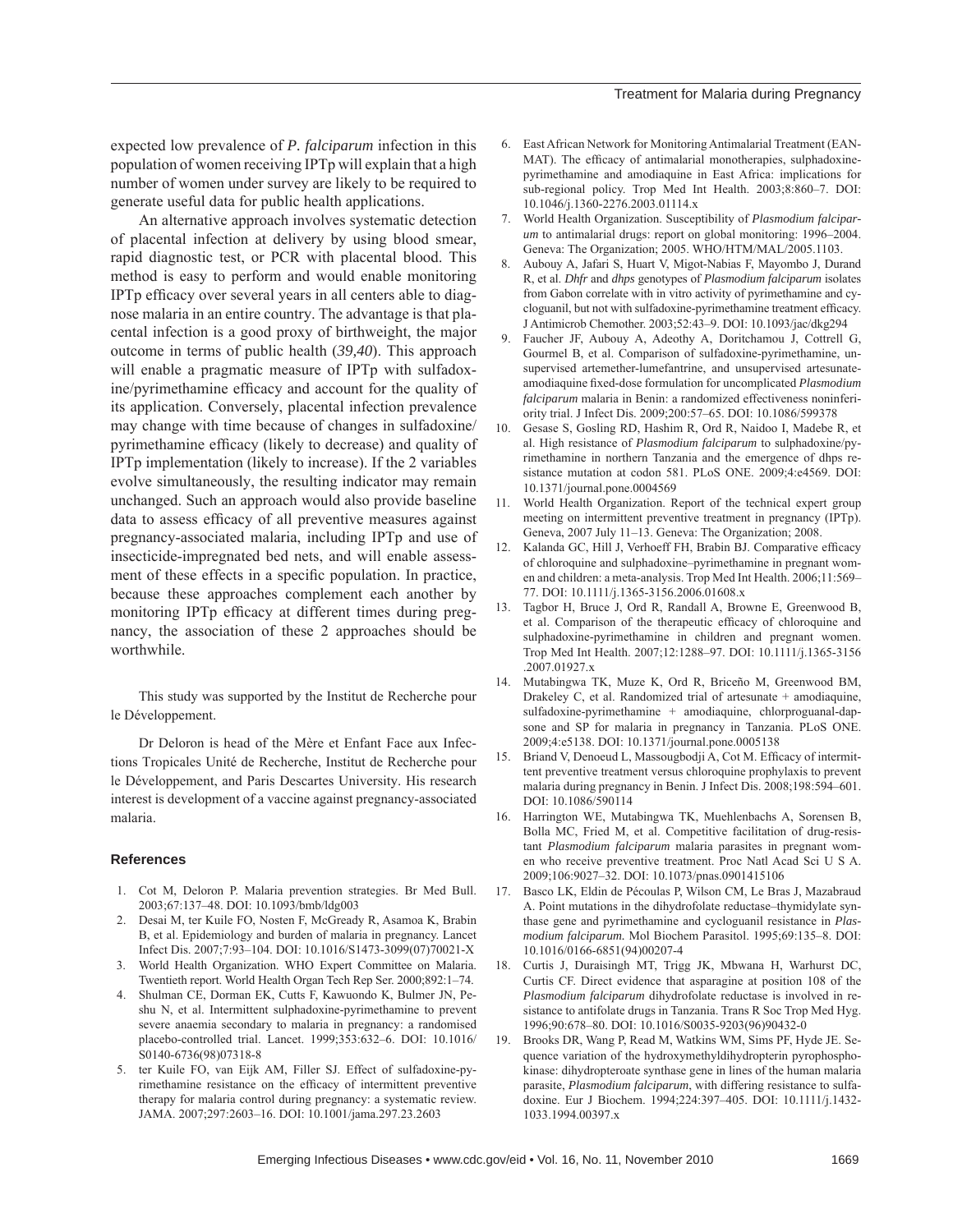#### **SYNOPSIS**

- 20. Wang P, Read M, Sims PF, Hyde JE. Sulfadoxine resistance in the human malaria parasite *Plasmodium falciparum* is determined by mutations in dihydropteroate synthetase and an additional factor associated with folate utilization. Mol Microbiol. 1997;23:979–86. DOI: 10.1046/j.1365-2958.1997.2821646.x
- 21. Djimdé A, Doumbo OK, Steketee RW, Plowe CV. Application of a molecular marker for surveillance of chloroquine-resistant falciparum malaria. Lancet. 2001;358:890–1. DOI: 10.1016/S0140-6736- (01)06040-8
- 22. Wellems TE, Plowe CV. Chloroquine-resistant malaria. J Infect Dis. 2001;184:770–6. DOI: 10.1086/322858
- 23. Laufer MK, Djimdé AA, Plowe CV. Monitoring and deterring drugresistant malaria in the era of combination therapy. Am J Trop Med Hyg. 2007;77:160–9.
- 24. Tahar R, Basco LK. Molecular epidemiology of malaria in Cameroon. XXVII. Clinical and parasitological response to sulfadoxine-pyrimethamine treatment and *Plasmodium falciparum* dihydrofolate reductase and dihydropteroate synthase alleles in Cameroonian children. Acta Trop. 2007;103:81–9. DOI: 10.1016/j. actatropica.2007.04.008
- 25. Bonnet M, Roper C, Félix M, Coulibaly L, Kankolongo GM, Guthmann JP. Efficacy of antimalarial treatment in Guinea: in vivo study of two artemisinin combination therapies in Dabola and molecular markers of resistance to sulphadoxine-pyrimethamine in N'Zérékoré. Malar J. 2007;6:54. DOI: 10.1186/1475-2875-6-54
- 26. Ndounga M, Tahar R, Basco LK, Casimiro PN, Malonga DA, Ntoumi F. Therapeutic efficacy of sulfadoxine-pyrimethamine and the prevalence of molecular markers of resistance in under 5-year olds in Brazzaville, Congo. Trop Med Int Health. 2007;12:1164–71. DOI: 10.1111/j.1365-3156.2007.01904.x
- 27. Karema C, Imwong M, Fanello CI, Stepniewska K, Uwimana A, Nakeesathit S, et al. Molecular correlates of high-level antifolate resistance in Rwandan children with *Plasmodium falciparum* malaria. Antimicrob Agents Chemother. 2010;54:477–83. DOI: 10.1128/ AAC.00498-09
- 28. Mockenhaupt FP, Bedu-Addo G, Eggelte TA, Hommerich L, Holmberg V, von Oertzen C, et al. Rapid increase in the prevalence of sulfadoxine-pyrimethamine resistance among *Plasmodium falciparum* isolated from pregnant women in Ghana. J Infect Dis. 2008;198:1545–9. DOI: 10.1086/592455
- 29. Bouyou-Akotet MK, Mawili-Mboumba DP, Tchantchou Tde D, Kombila M. High prevalence of sulfadoxine/pyrimethamine-resistant alleles of *Plasmodium falciparum* isolates in pregnant women at the time of introduction of intermittent preventive treatment with sulfadoxine/pyrimethamine in Gabon. J Antimicrob Chemother. 2010;65:438–41. DOI: 10.1093/jac/dkp467
- 30. Tinto H, Ouédraogo JB, Zongo I, van Overmeir C, van Marck E, Guiguemdé TR, et al. Sulfadoxine-pyrimethamine efficacy and selection of *Plasmodium falciparum* DHFR mutations in Burkina Faso before its introduction as intermittent preventive treatment for pregnant women. Am J Trop Med Hyg. 2007;76:608–13.
- 31. Mockenhaupt FP, Eggelte TA, Böhme T, Thompson WN, Bienzle U. *Plasmodium falciparum* dihydrofolate reductase alleles and pyrimethamine use in pregnant Ghanaian women. Am J Trop Med Hyg. 2001;65:21–6.
- 32. World Health Organization. Assessment and monitoring of antimalarial drug efficacy for the treatment of uncomplicated falciparum malaria. Geneva: The Organization; 2003. WHO/HTM/ RBM/2003.50.
- 33. Briand V, Bottero J, Noël H, Masse V, Cordel H, Guerra J, et al. Intermittent treatment for the prevention of malaria during pregnancy in Benin: a randomized, open-label equivalence trial comparing sulfadoxine-pyrimethamine with mefloquine. J Infect Dis. 2009;200:991–1001. DOI: 10.1086/605474
- 34. Bouyou-Akotet MK, Nzenze-Afene S, Ngoungou EB, Kendjo E, Owono-Medang M, Lekana-Douki JB, et al. Burden of malaria during pregnancy at the time of IPTp/SP implementation in Gabon. Am J Trop Med Hyg. 2010;82:202–9. DOI: 10.4269/ajtmh.2010.09- 0267
- 35. Enato EF, Mens PF, Okhamafe AO, Okpere EE, Pogoson E, Schallig HD. *Plasmodium falciparum* malaria in pregnancy: prevalence of peripheral parasitaemia, anaemia and malaria care-seeking behaviour among pregnant women attending two antenatal clinics in Edo State, Nigeria. J Obstet Gynaecol. 2009;29:301–6. DOI: 10.1080/01443610902883320
- 36. Ofori M, Ansah E, Agyepong I, Ofori-Adjei D, Hviid L, Akanmori B. Pregnancy-associated malaria in a rural community of Ghana. Ghana Med J. 2009;43:13–8.
- 37. Peters PJ, Thigpen MC, Parise ME, Newman RD. Safety and toxicity of sulfadoxine/pyrimethamine: implications for malaria prevention in pregnancy using intermittent preventive treatment. Drug Saf. 2007;30:481–501. DOI: 10.2165/00002018-200730060-00003
- 38. Basco LK. Field application of in vitro assays for the sensitivity of human malaria parasites to antimalarial drugs. Geneva: World Health Organization; 2007.
- 39. Cot M, Brutus L, Pinell V, Ramaroson H, Raveloson A, Rabeson D, et al. Malaria prevention during pregnancy in unstable transmission areas: the highlands of Madagascar. Trop Med Int Health. 2002;7:565–72. DOI: 10.1046/j.1365-3156.2002.00897.x
- 40. Steketee RW, Wirima JJ, Hightower AW, Slutsker L, Heymann DL, Breman JG. The effect of malaria and malaria prevention in pregnancy on offspring birthweight, prematurity, and intrauterine growth retardation in rural Malawi. Am J Trop Med Hyg. 1996;55:33–41.

Address for correspondence: Philippe Deloron, Mère et Enfant Face aux Infections Tropicales, Unité Mixte de Recherche 216, Faculté de Pharmacie, Institut de Recherche pour le Développement, 4 Ave de l'Observatoire, 75270 Paris CEDEX 06, France; email: philippe.deloron@ird.fr

# **Enjoy CME?**

Sign up to receive email announcements when a new article is available.

Online Subscription: www.cdc.gov/ncidod/eid/subscrib.htm